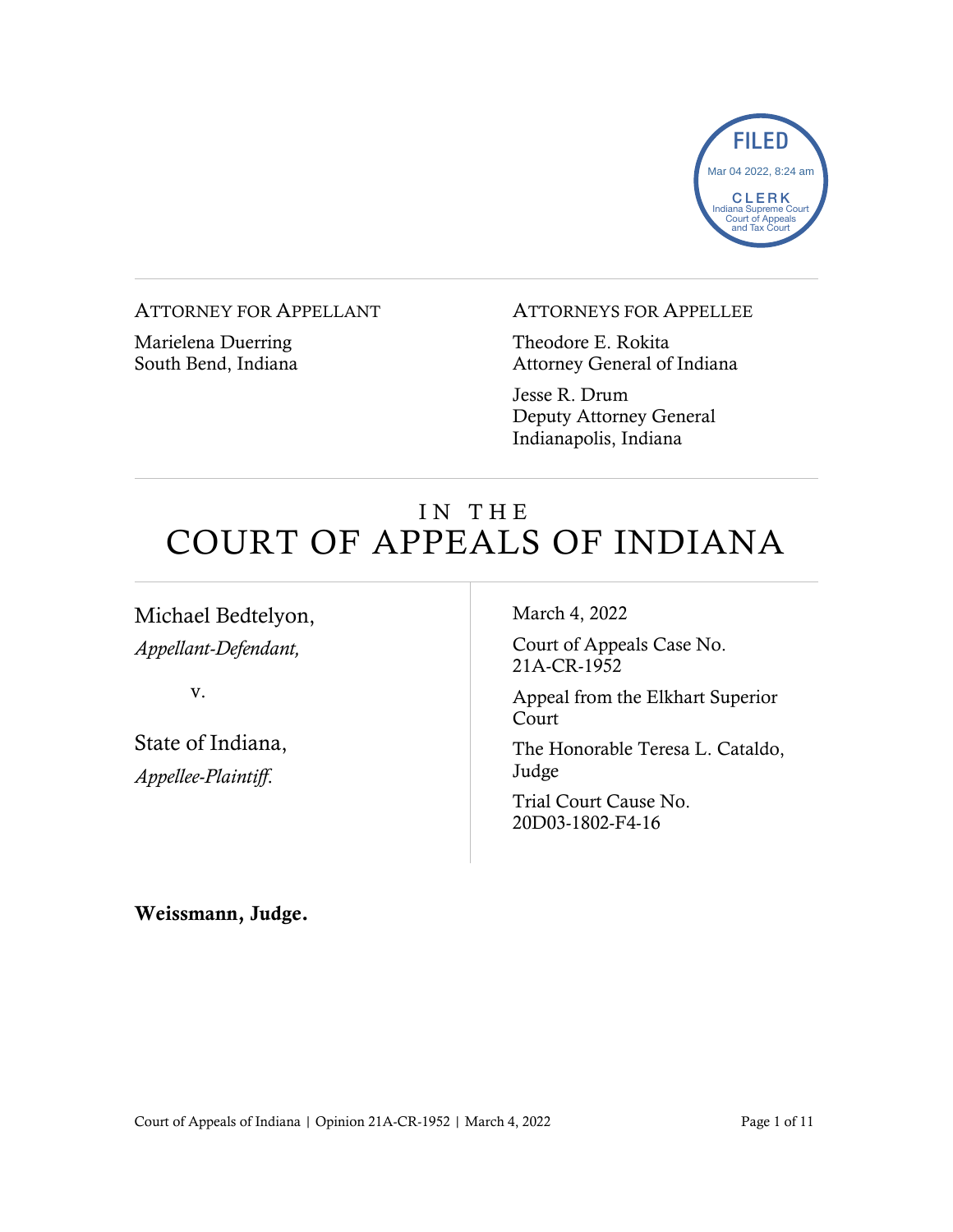[1] Forbidden by the terms of his probation from accessing obscene material, Michael Bedtelyon landed in hot water with his probation officer after watching sexually suggestive anime cartoons. The court concluded the material constituted obscenity and revoked four years of Bedtelyon's suspended sentence. On appeal, Bedtelyon argues that the State failed to prove the videos constituted obscenity as defined by statute. We agree.

### Facts

- [2] Bedtelyon was convicted of Level 4 felony sexual misconduct with a minor for criminal acts he committed with a 14-year-old girl he met on a dating app. After serving part of his eight-year sentence, Bedtelyon was released on probation. As a term of his probation, Bedtelyon was "prohibited from accessing, viewing, or using internet websites and computer applications that depict obscene matter as defined by IC 35-49-2-1." App. Vol. II, p. 193. <sup>1</sup>
- [3] Through software required by the terms of his probation, Bedtelyon's probation officer learned that Bedtelyon had viewed several anime<sup>2</sup> videos on YouTube with concerning titles, including: *My Mother and Sister Pretend to Be Expecting My Babies After I Lost My Memory*; *I Seduced My Cousin and Let Him Do Everything He Wanted*; and *I am the Seventh of Sextuplet Girls and I Am a Boy*. After viewing these

 $<sup>1</sup>$  Though this condition was set forth in the parties' briefs, it does not appear among the conditions of</sup> probation entered by the trial court at sentencing or elsewhere in the record. *Compare id.* at 59 *with id.* at 193. Because Bedtelyon does not challenge this discrepancy, we will not address it.

<sup>2</sup> Anime is a style of animation that originated in Japan. Tr. Vol. II, p. 7; *see also Anime*, *Merriam-Webster Online Dictionary*, https://www.merriam-webster.com/dictionary/anime (last visited Feb. 16, 2022).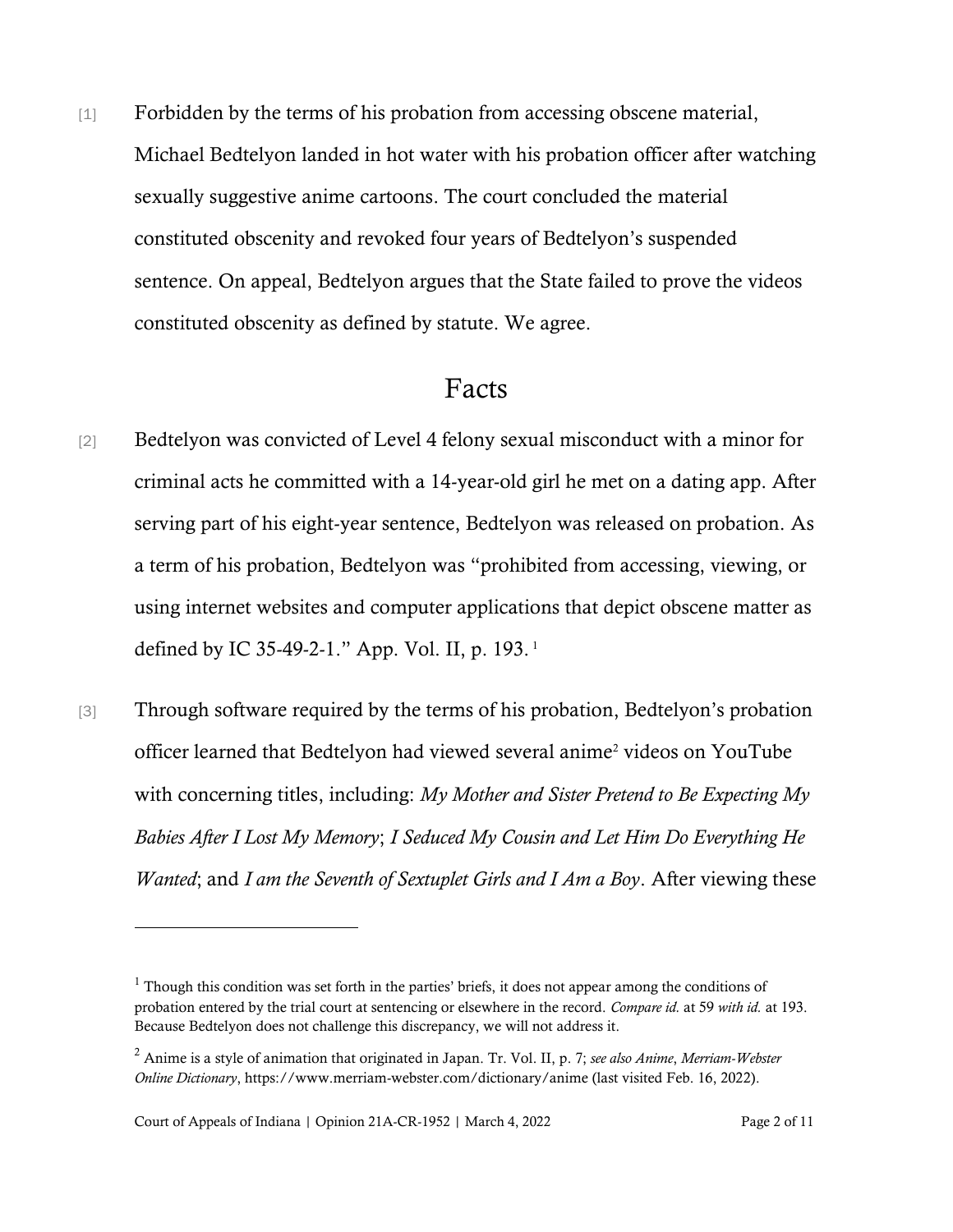videos, Bedtelyon's probation officer determined they were obscene and therefore violated the terms of Bedtelyon's probation. The court agreed and revoked his probation. *Id.* at 201. Bedtelyon now appeals.

## Discussion and Decision

- [4] Bedtelyon argues the court erroneously revoked his probation because the YouTube videos he watched were not obscene as defined by statute. A trial court may revoke a person's probation if the State proves by a preponderance of evidence that the person has violated a condition of probation during the probationary period. *Phipps v. State*, 177 N.E.3d 123, 125 (Ind. Ct. App. 2021) (citing Ind. Code  $\S 35-38-2-3(a)$ , (f)). We review a probation revocation for abuse of discretion. *Id.* "An abuse of discretion occurs where the decision is clearly against the logic and effect of the facts and circumstances." *Id.* (quoting *Prewitt v. State*, 878 N.E.2d 184, 188 (Ind. 2007)). In making this determination, we consider only the evidence most favorable to the judgment and do not reweigh evidence or judge the credibility of witnesses. *Id.* (quoting *Woods v. State*, 892 N.E.2d 637, 639 (Ind. 2008)).
- [5] Though Bedtelyon does not make arguments related to freedom of speech, the First Amendment of the United States Constitution and Article I, Section 9 of the Indiana Constitution inevitably loom large in discussions of obscenity. Obscenity belongs to a limited class of speech that is not guaranteed state or federal protection. *Fordyce v. State*, 569 N.E.2d 357, 362 (Ind. Ct. App. 1991) ("[O]bscenity was not intended to be cloaked with the protection of the free

Court of Appeals of Indiana | Opinion 21A-CR-1952 | March 4, 2022 Page 3 of 11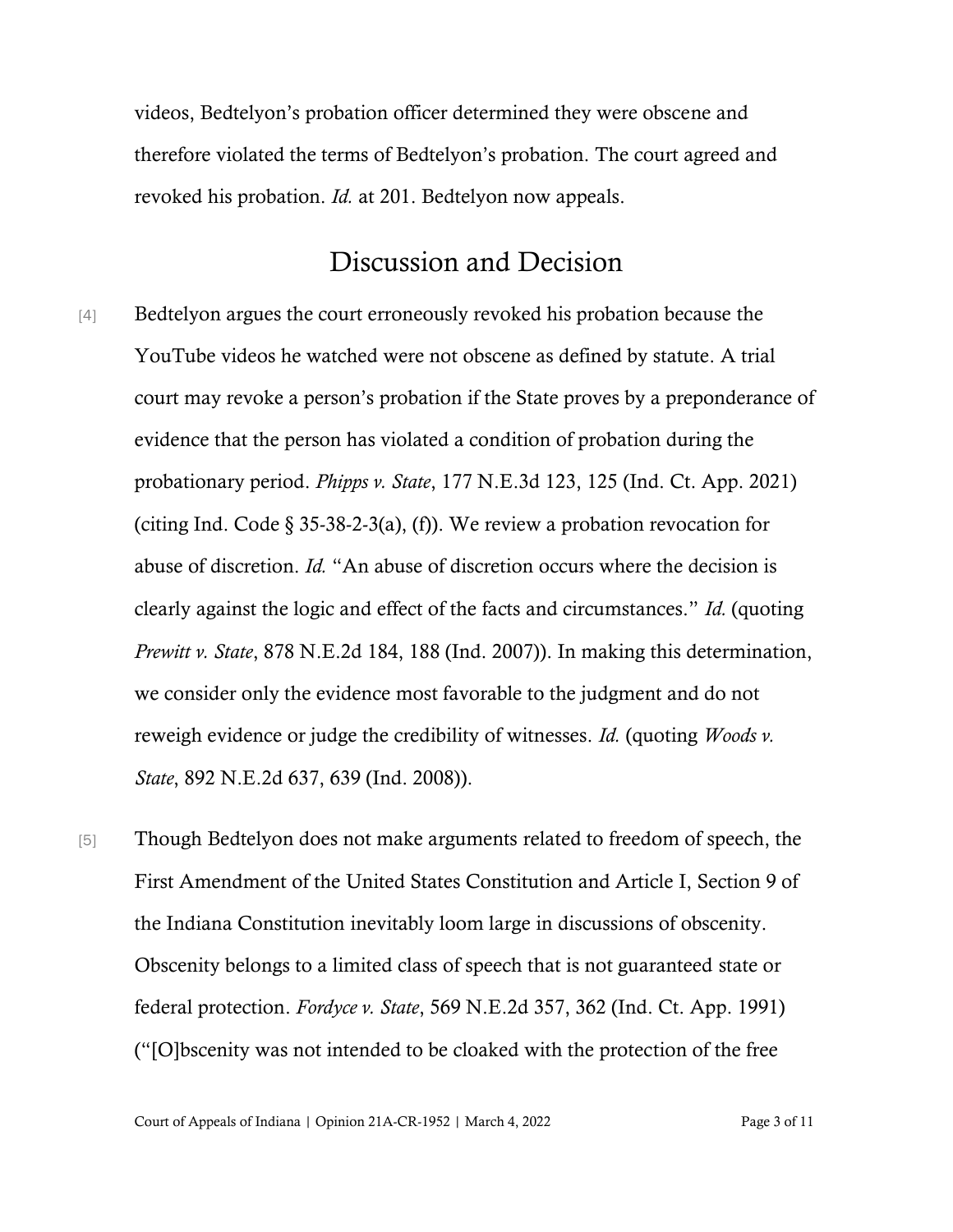speech clause [of Indiana's Constitution]"); *Roth v. United States*, 354 U.S. 476 (1957) ("We hold that obscenity is not within the area of constitutionally protected speech or press."). In regulating obscenity, however, states must be careful not to brush so broadly as to chill those classes of speech that are protected. *Miller v. California*, 413 U.S. 15, 23-24 (1973) ("We acknowledge . . . the inherent dangers of undertaking to regulate any form of expression. State statutes designed to regulate obscene materials must be carefully limited.")

[6] We have found that Indiana's obscenity statute is not broad enough to offend the First Amendment or Indiana's Constitution. *Fordyce,* 569 N.E.2d at 359-60. But the United States Supreme Court has articulated a narrow path for constitutional obscenity restrictions. *Miller*, 413 U.S. at 24 ("[W]e now confine the permissible scope of [obscenity] regulation to works which depict or describe sexual conduct. That conduct must be specifically defined by the applicable state law, as written or authoritatively construed."). We hesitate to adopt any interpretation that would broaden the meaning of the statute and risk upsetting its constitutionality. *See, e.g.*, *Daniels v. FanDuel, Inc.*, 109 N.E.3d 390, 396 (Ind. 2018) ("[S]tatutes should be interpreted so as to avoid constitutional issues.").

### I. Definitions

[7] Statutory definitions shape our analysis. Per statute, something is obscene if:

(1) The average person, applying contemporary community standards, finds that the dominant theme of the matter or

Court of Appeals of Indiana | Opinion 21A-CR-1952 | March 4, 2022 Page 4 of 11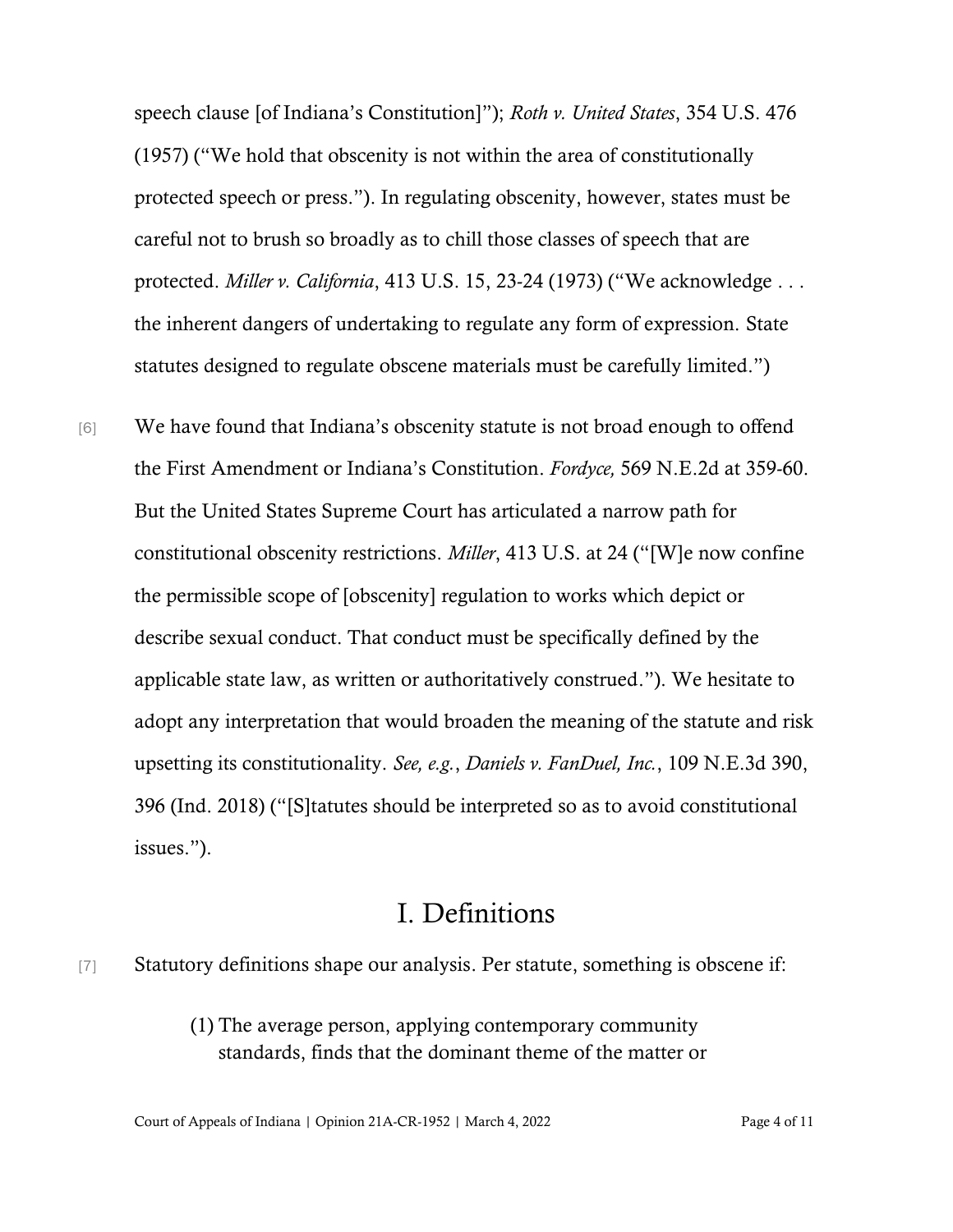performance, taken as a whole, appeals to the prurient interest in sex;

- (2) The matter or performance depicts or describes, in a patently offensive way, sexual conduct; and
- (3) The matter or performance, taken as a whole, lacks serious literary, artistic, political, or scientific value.

Ind. Code § 35-49-2-1 (Obscenity Statute). Sexual conduct is defined by statute to mean:

- (1) Sexual intercourse or other sexual conduct (as defined in IC 35-31.5-2-221.5);
- (2) exhibition of the uncovered genitals in the context of masturbation or other sexual activity;
- (3) exhibition of the uncovered genitals of a person under sixteen (16) years of age;
- (4) sado-masochistic abuse; or
- (5) sexual intercourse or other sexual conduct (as defined in IC 35-31.5-2-221.5) with an animal.

Ind. Code § 35-49-1-9 (Sexual Conduct Statute). "'Other sexual conduct' means an act involving: (1) a sex organ of one . . . person and the mouth or anus of another person; or (2) the penetration of the sex organ or anus of a person by an object." Ind. Code § 35-31.5-2-221.5.

[8] Finally, this Court has acknowledged that the word "depict" can mean "to form a likeness of by drawing or painting … to represent, portray, or delineate in other ways than in drawing or painting." *Fordyce*, 569 N.E.2d at 364 (quoting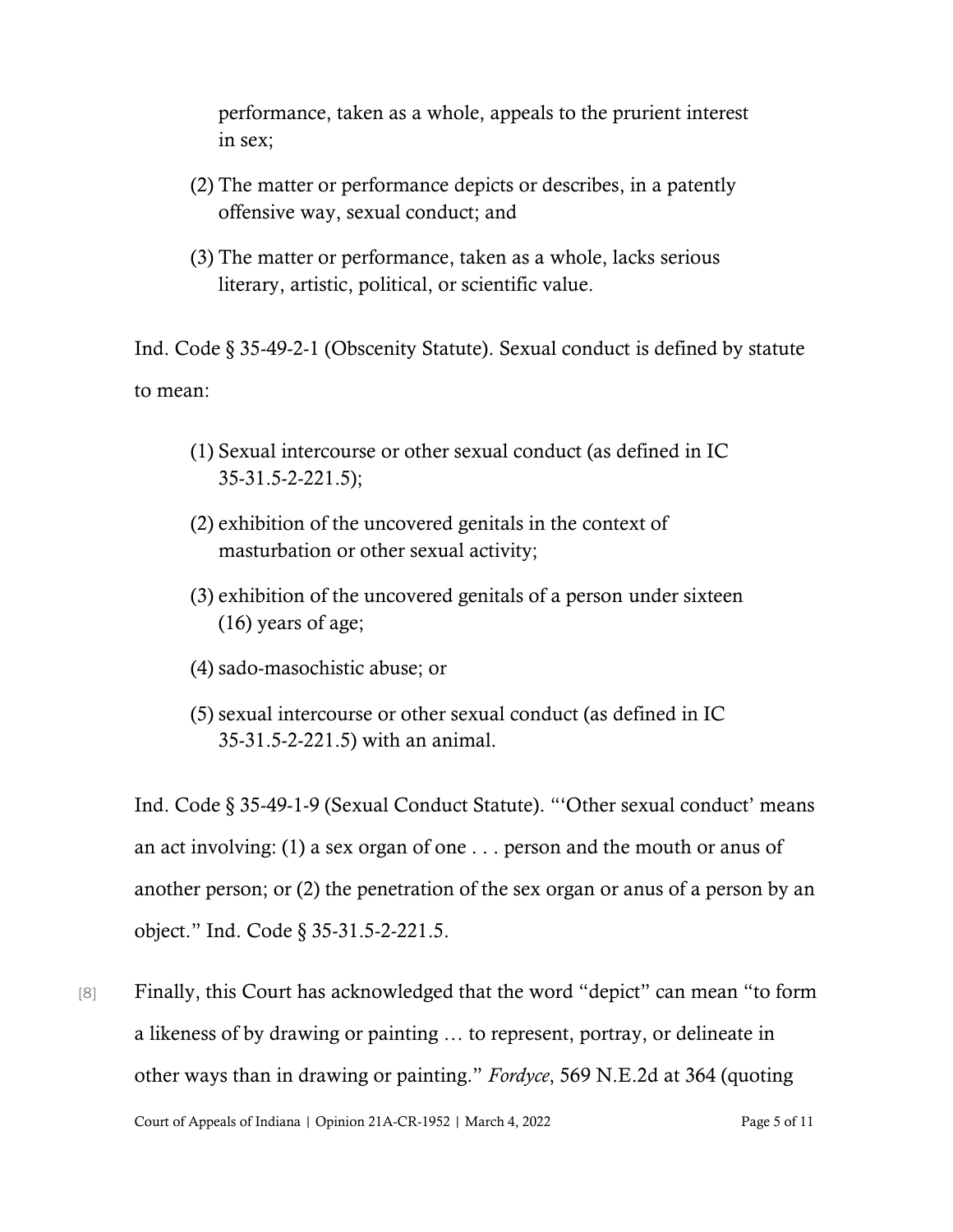Fordyce's Br. at 8 (quoting *Webster's Third New International Dictionary* (Merriam-Webster 1986))). A more recent Merriam-Webster entry defines "depict" as "to represent by or as if by a picture." *Depict*, *Merriam-Webster Online Dictionary*, https://www.merriam-webster.com/dictionary/depict (last visited Feb. 16, 2022). It defines "describe" as "to tell someone the appearance, sound, smell, events, etc., of (something or someone): to say what something or someone is like" and "to represent or give an account of in words." *Describe*, *Merriam-Webster Online Dictionary*, https://www.merriam-webster.com/ dictionary/describe (last visited Feb. 16, 2022).

# II. No Evidence of the Depiction or Description of Sexual Conduct

[9] Bedtelyon argues that the State failed to prove that the videos he watched depicted or described sexual conduct as defined by statute. Bedtelyon is correct. The videos were not admitted into evidence, and we cannot determine that the court actually viewed them. Instead, the court relied on the testimony of Bedtelyon's therapist and probation officer who watched the videos and obliquely described the content. Their testimony reveals that the cartoons feature "provocatively dressed," though never naked, women. Tr. Vol. II, pp. 14, 25. The animated characters all experience incestuous attraction. *Id.* at 8, 25-28. Overall, the evidence suggests that these videos might have erotic themes, are erotic in tone, and describe erotic feelings. But the State did not present evidence that sexual conduct *as defined by statute* was depicted or described, rather than merely implied.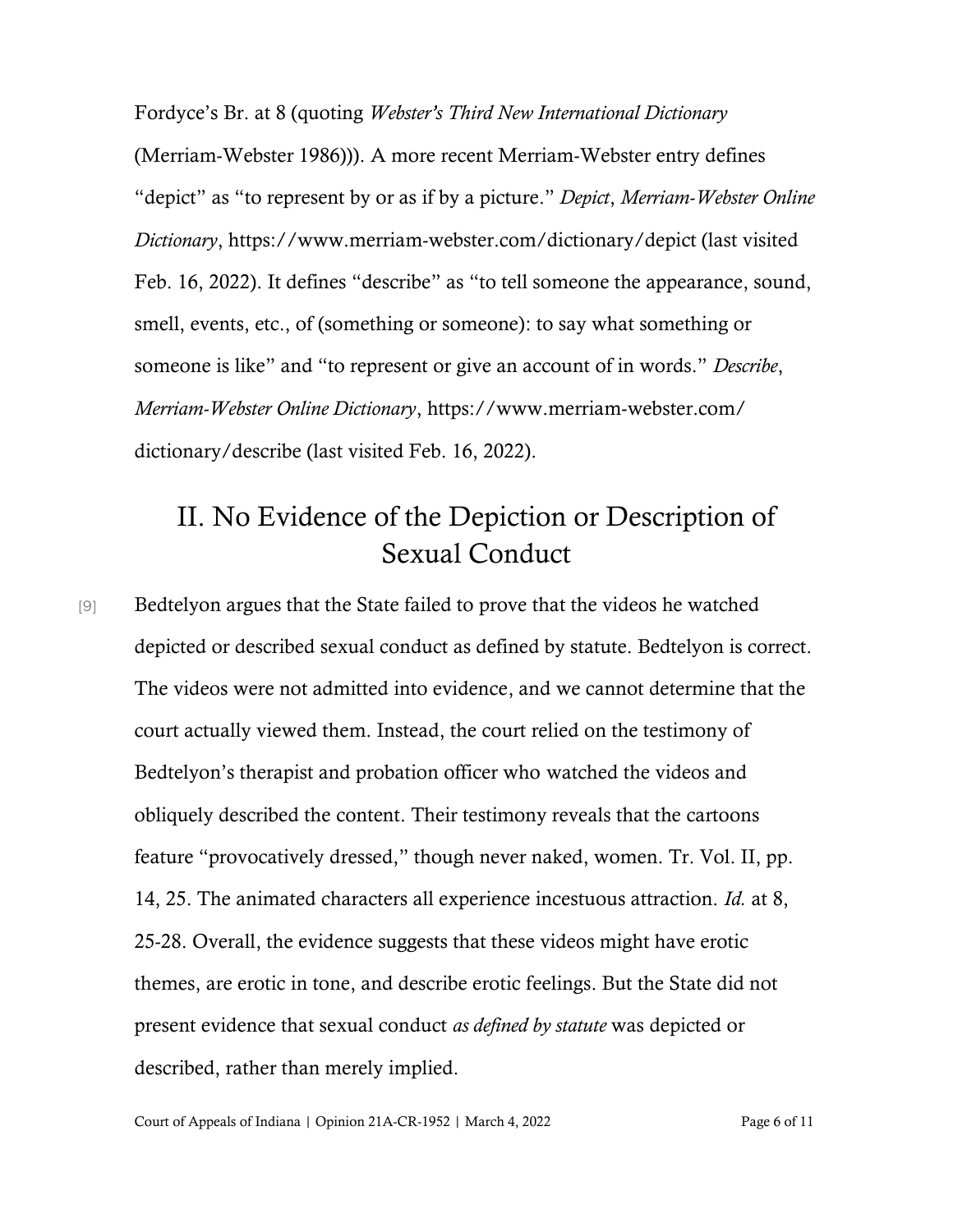- [10] In the first video, *My Mother and Sister Pretend to Be Expecting My Babies After I Lost My Memory*, the titular mother and sister pretend to care for their shared brother and son. Bedtelyon's probation officer testified, "At some point he impregnated them both and they were carrying his children." <sup>3</sup> *Id.* at 25-26.The sister "was clearly in love with him." *Id.* at 26. These details suggest that the video heavily implies incestuous sex but not that such sex was depicted or described. This is so even though two of the characters become pregnant. Without evidence that the video showed or recounted the act leading to conception, we cannot say the video depicted or described sexual conduct.
- [11] The second video, *I Seduced My Cousin and Let Him Do Everything He Wanted*, features an "attractive" sixteen-year-old girl telling a story about her crush on her sixteen-year-old male cousin. "After great efforts of trying to seduce [him], he ended up spending the night with her cuddling, kissing all over." *Id.* at 26. The two begin dating and wrangle with how to disclose their relationship to their family. Again, none of the actions depicted or described satisfy the statutory definition of "sexual conduct." *See* Ind. Code § 35-49-1-9. "Kissing all over" could describe "other sexual conduct"—namely mouth to genital contact—but it could also describe behavior squarely outside the bounds of the Sexual Conduct Statute. *See* Ind. Code § 35-31.5-2-221.5. Where multiple witnesses testified that the characters were never nude, and there was no

<sup>&</sup>lt;sup>3</sup> Bedtelyon testified that neither woman was actually pregnant, which the video's title corroborates. Tr. Vol. II, p. 60. Considering only the evidence in favor of the judgment, however, we accept Bedtelyon's probation officer's description here. *See Phipps*, 177 N.E.3d at 125.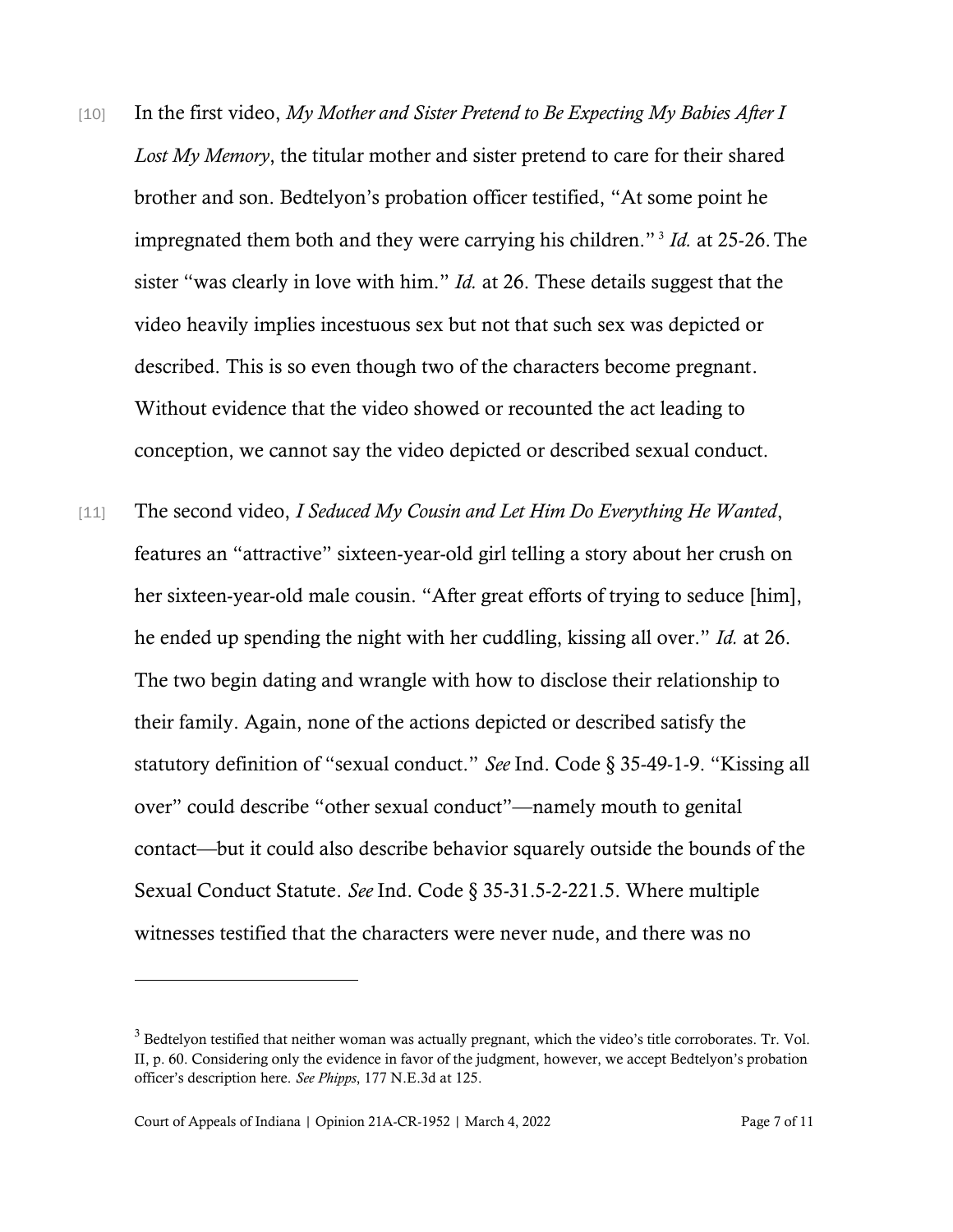testimony that any character exhibited their genitals, it is too great a deductive leap to determine that this testimony describes the sexual conduct the Obscenity Statute was intended to reach. Tr. Vol. II, pp. 14, 25.

[12] The third video, *I am the Seventh of Sextuplet Girls and I Am a Boy*, stars sextuplets, the seventh of which identifies as a boy.<sup>4</sup> By the end of the video, two of his sisters fall in love with him.

> They are feeling his bulgy muscles. They are continuously all over their brother to the point where they make him feel uneasy about the situation. They end up sleeping in his room . . . And I think at the very end of the video, the brother wakes up and actually finds his two sisters in bed with him. And, you know . . . they are sitting there smiling.

Tr. Vol. II, p. 27. This video, too, fails to depict or describe anything more than implied sexual intercourse. That the sisters were "all over" their brother and "in bed with him" alone is not "sexual conduct" as defined by statute. Ind. Code § 35-49-1-9. The content is certainly suggestive, but suggestion of sexual conduct alone cannot constitute obscenity. *See Miller*, 413 U.S. at 24 ("[W]e now confine the permissible scope of [obscenity] regulation to works which depict or describe sexual conduct."); *see also T.V. ex rel. B.V. v. Smith-Green Comty. Sch. Corp.*, 807 F.Supp.2d 767, 778 (N.D. Ind. 2011) (holding that sexually suggestive photographs were not unprotected obscenity because they did not

<sup>4</sup> Careful readers will notice that sextuplets are only six, not seven, siblings. The record contains no explanation for this discrepancy.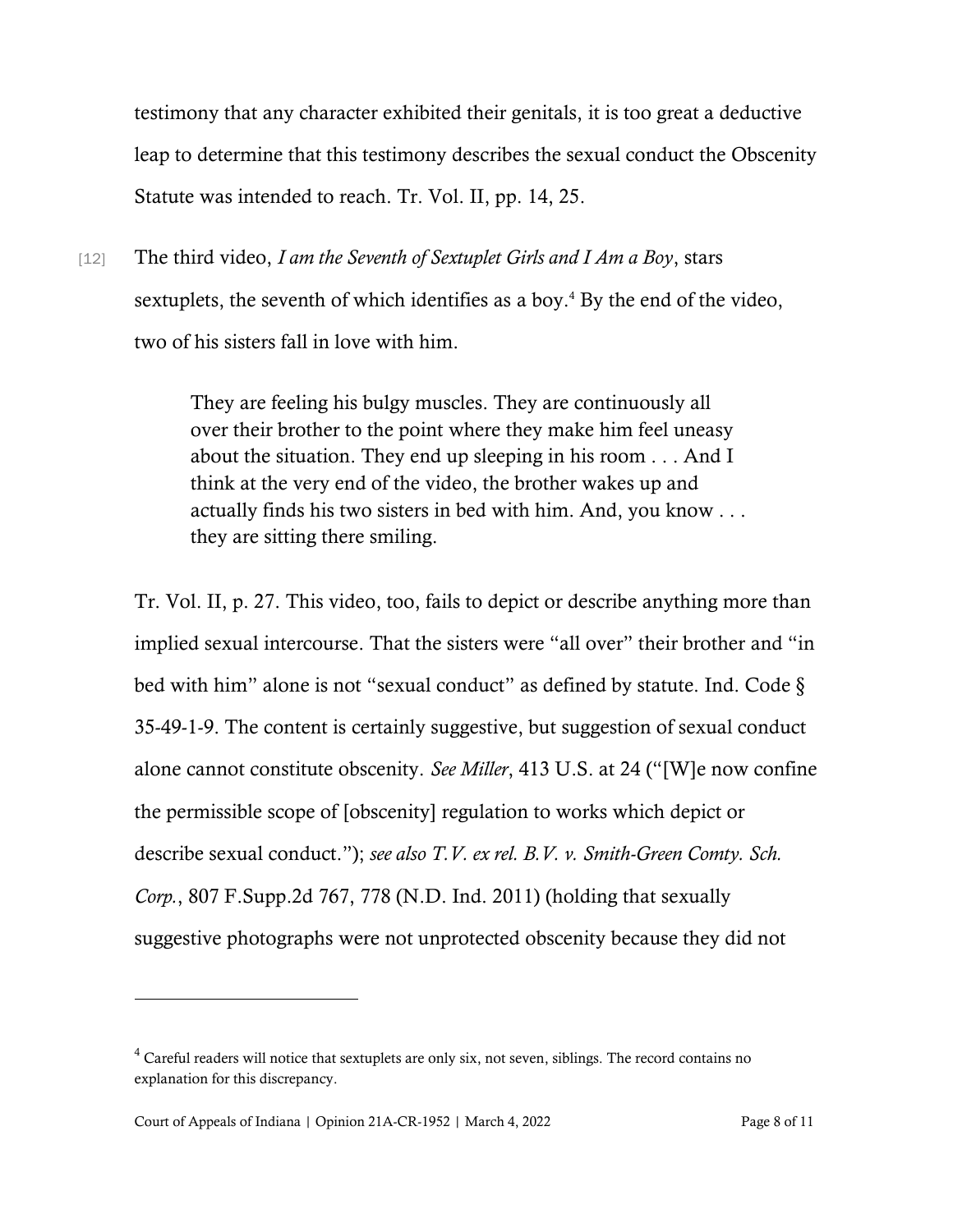depict sexual conduct as defined by Indiana law) (citing *Miller*, 413 U.S. at 24). If sexual suggestion alone triggered the Obscenity Statute, censors could train their scopes on clearly constitutional expression, from great literature to soap operas to internet memes.

[13] Bedtelyon's probation officer conceded that the type of sexual conduct forbidden by statute was left to the viewer's imagination, describing the videos as largely "thought provoking" and "intended to . . . provoke . . . deviate thinking." Tr. Vol. II, pp. 26, 28. Bedtelyon's therapist testified that the videos were concerning because their content "feeds that deviate fantasy." *Id.* at 15. But matters that encourage deviate thinking are not necessarily obscene—which Bedtelyon's probation officer also acknowledged when he testified, "I guess where I said obscene maybe doesn't necessarily make it illegal." Tr. Vol. II, p. 37. Here, the probation officer is right. The United States Supreme Court has limited regulation of obscene materials to those that "depict or describe patently offensive 'hard core' sexual conduct specifically defined by the regulating state law, as written or construed." *Miller*, 413 U.S. at 27.

## III. The State's Arguments are Conclusory

[14] In defense of the revocation, the State invokes *Fordyce v. State*. 569 N.E.2d 357. In *Fordyce*, a bookseller was convicted of distributing obscene books that depicts or describes someone less than sixteen years old, a Class D felony at the time. *Id.* at 358. The Obscenity Statute has remained unchanged since before the facts of *Fordyce*. *See* Ind. Code § 35-49-2-1. These books detailed "various sexual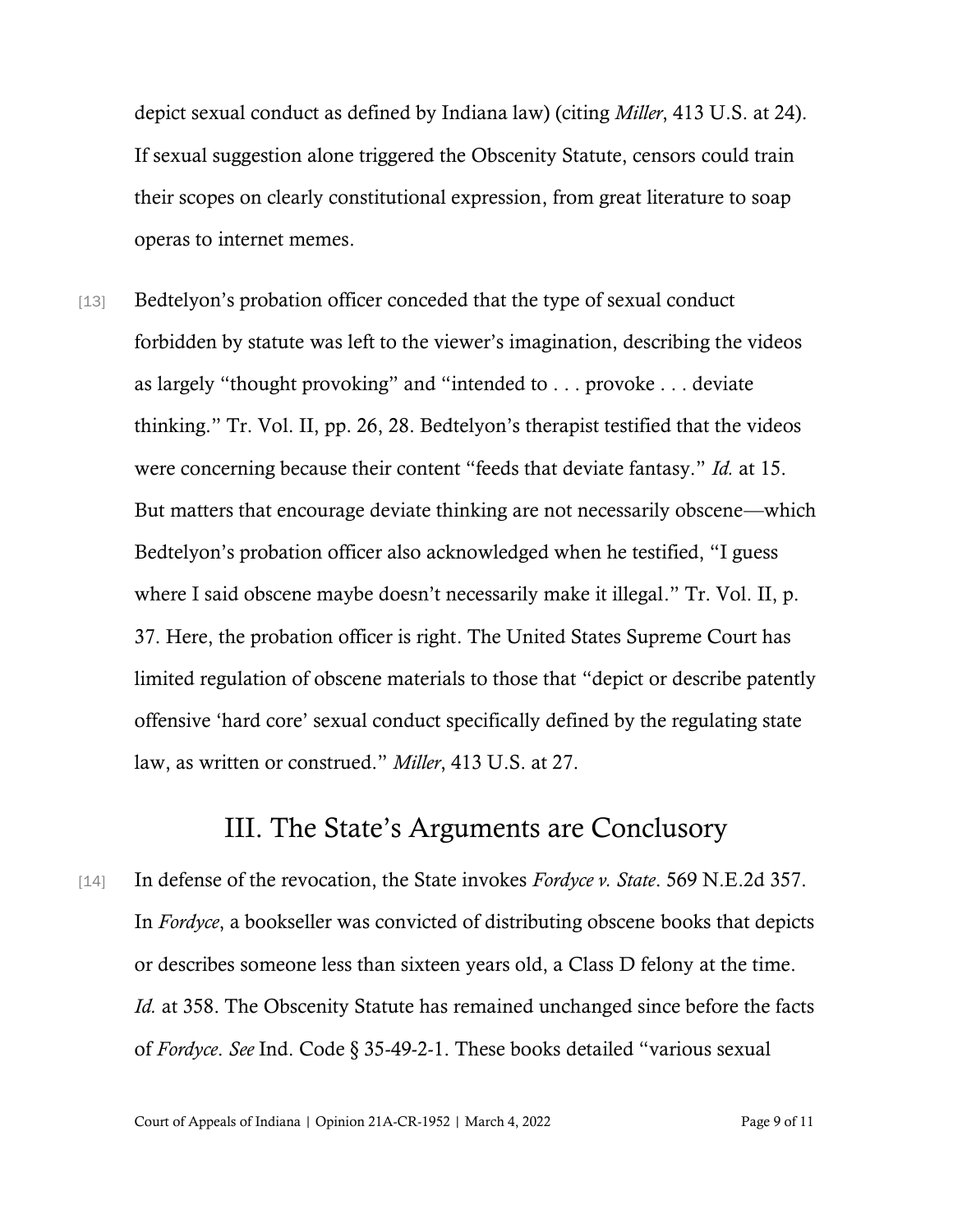activities" between a mother and son, the "sexual experiences" a mother, her teenage daughter, and her daughter's friend have with two dogs, and a teenage boy who "shows up to engage in a sexual romp." *Fordyce*, 569 N.E.2d at 358*.* The State argues that because the books in *Fordyce* were obscene, the videos Bedtelyon viewed are, too. After all, both feature incest and neither include pictures of nudity.

[15] This argument glosses over what actually made the materials in *Fordyce* obscene. Per the Obscenity Statute, it was not only that the books featured incestuous attraction, but also that incestuous sexual conduct was depicted or described. *Id.* Though *Fordyce* does not detail what acts are described in these books, the language our Court used implies sexual conduct as defined by our Sexual Conduct Statute, and the Court's finding of obscenity required such acts. <sup>5</sup> Likewise, the issue of nudity is a red herring. The only relevant inquiry on appeal is whether these videos depict or describe sexual conduct in a patently offensive manner. The State fails to meaningfully engage in this inquiry, instead broadly citing the probation officer's testimony of the sexually suggestive topics in the videos and making the conclusory assertion that "the probation officer

<sup>5</sup> Unlike the Obscenity Statute, the Sexual Conduct Statute was amended after *Fordyce*. These amendments do not affect our analysis here, as they simply replaced references to "deviate sexual conduct" with "other sexual conduct (as defined in IC 35-31.5-2-221.5)." 2013 Ind. Legis. Serv. P.L. 158-2013 (H.E.A. 1006) (West). "Deviate sexual conduct" described exactly the same acts as "other sexual conduct." *Compare* Ind. Code § 35-41-1-9 (2012) and Ind. Code § 35-31.5-2-221.5.